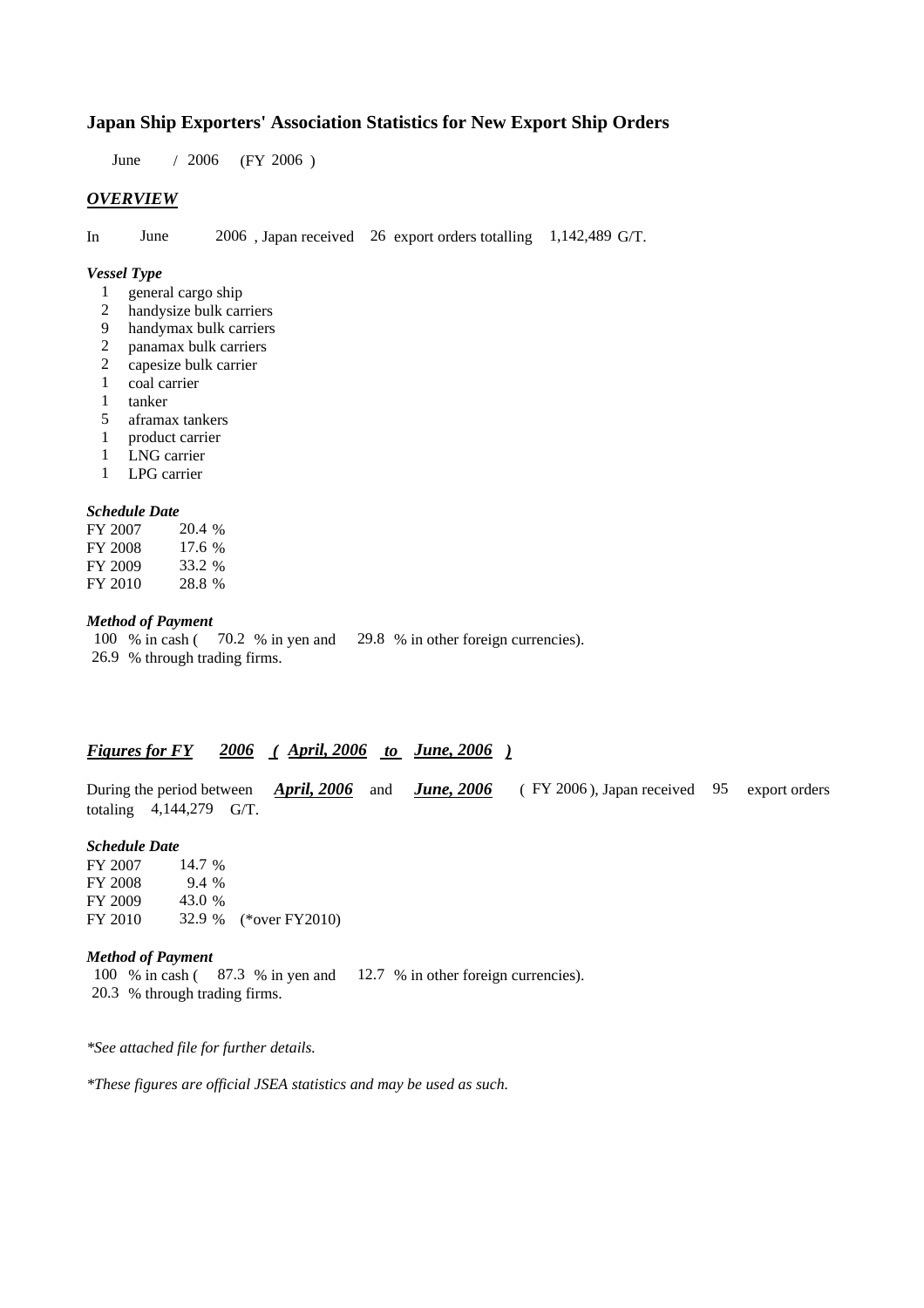# New Export Orders Placed in June 2006 (FY 2006) Based on Fiscal Year

JSEA (July 2006)

| Apr 05 to Mar 06<br>Description |     | Apr $05$ to Feb $06$ |     | March 2006 |     | April 2006 |     | 2006      |     | June 2006 |     | Apr $06$ to Jun $06$ |                 | Jan 06 to Jun 06 |     |            |
|---------------------------------|-----|----------------------|-----|------------|-----|------------|-----|-----------|-----|-----------|-----|----------------------|-----------------|------------------|-----|------------|
|                                 | No. | G/T                  | No. | G/T        | No. | G/T        | No. | G/T       | No. | G/T       | No. | G/T                  | No.             | G/T              | No. | G/T        |
| <b>General Cargos</b>           | 31  | 795.950              | 26  | 679.650    |     | 116,300    |     | 96,000    |     | 10.400    |     | 3.940                |                 | 110,340          |     | 226,640    |
| <b>Bulk Carriers</b>            | 262 | 1,659,326            | 197 | 9,118,016  | 65  | 2,541,310  | 251 | 1,118,070 | 22  | 852,270   | 16  | 639,400              | 63              | 2,609,740        | 168 | 6,580,950  |
| Tankers                         | 136 | 6,187,410            | 75  | 3,108,760  | 61  | 3,078,650  | 12  | 773,250   |     | 151,800   |     | 499,149              | 24 <sub>l</sub> | 1,424,199        | 95  | 5,227,099  |
| Combined Carriers               |     |                      |     |            |     |            |     |           |     |           |     |                      |                 |                  |     |            |
| Others                          |     | 7.000                |     | 7,000      |     |            |     |           |     |           |     |                      |                 |                  |     | 7.000      |
| Total                           | 430 | 18,649,686           | 299 | 12,913,426 | 131 | 5,736,260  | 43  | 1,987,320 | 26  | 1,014,470 | 261 | 1,142,489            | 95              | 4,144,279        | 277 | 12,041,689 |
| $FY$ 2006 / $FY$ 2005 (%)       |     | $*100.4$             |     | 75.5       |     | 389.5      |     | 183.9     |     | 142.6     |     | 120.0                |                 | 151.0            |     | $** 201.6$ |
| In CGT                          |     | 9,498,293            |     | 6,772,235  |     | 2,726,058  |     | 941,022   |     | 548,724   |     | 569,433              |                 | 2,059,179        |     | 5,869,877  |

*Figures for shipbulding orders of 500 G/T and over for export as steel vessels placed with JSEA members are covered.*

\*FY 2005/FY2004

\*\*Calender Year 2005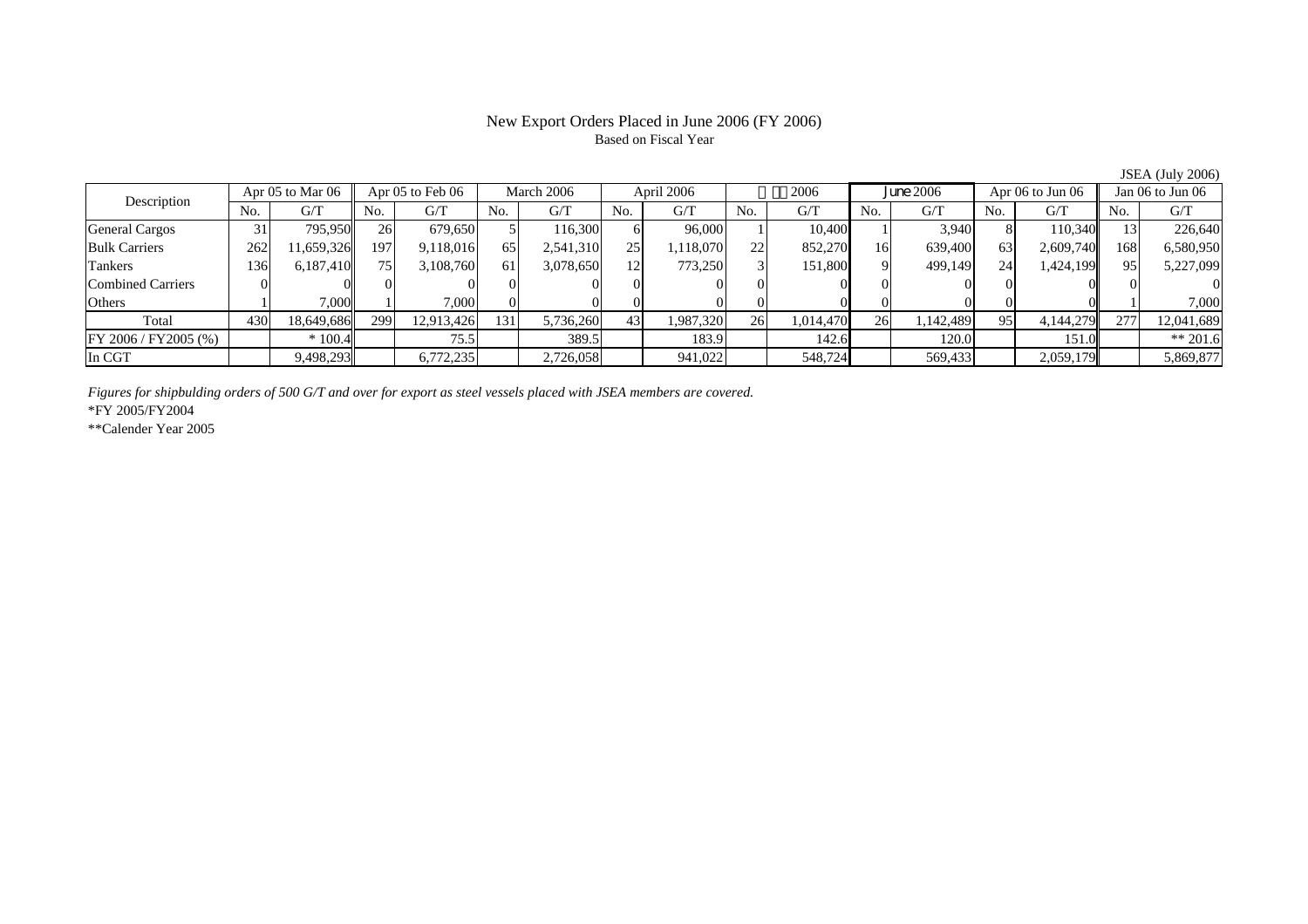## Export Ships Delivered in June 2006 (FY 2006) Based on Fiscal Year

No. I G/T II No. I G/T II No. I G/T II No. I G/T G/T II No. I G/T II No. I G/T II No. I G/T II No. I G/T II No  $\mathrm{G}/\mathrm{T}$ General Cargos 25 956,448 19 682,164 6 274,284 1 9,725 2 125,794 6 195,487 9 331,006 18 628,854 Bulk Carriers 221 9,620,117 199 8,692,456 22 927,661 20 1,052,656 13 499,749 21 999,224 54 2,551,629 128 5,816,321 Tankers | 70 | 4,513,850 || 60 | 3,800,463 | 10 | 713,387 | 4 | 268,097 | 4 | 154,856 | 4 | 283,728 | 12 | 706,681 | 34 | 2,138,530 Combined Carriers 0 0 0 0 0 0 0 0 0 0 0 0 0 0 0 0 $\overline{0}$ Others | 0 | 0 | 0 | 0 | 0 | 0 | 0 | 0 | 0 | 0 | 0 | 0 Total 316 15,090,415 278 13,175,083 38 1,915,332 25 1,330,478 19 780,399 31 1,478,439 75 3,589,316 180 8,583,705 FY 2006 / FY2005 (%) \* 112.2 110.3 127.5 119.8 136.6 118.1 122.3 \*\* 119.8 In CGT | | 7,200,302 | | 6,225,752 | | 974,550 | | 605,720 | | 404,556 | | 692,233 | | 1,702,509 | | 4,185,253 April 2006 Description Apr 05 to Mar 06 | Apr 05 to Feb 06 | March 2006 | April 2006 | May 2006 | June 2006 | Apr 06 to Jun 06 || Jan 06 to Jun 06

*Deliveries of new shipbuilding orders of 500 G/T and over for export as steel vessels placed with JSEA members are covered.*

\*FY 2005/FY2004

\*\*Calender Year 2005

JSEA (July 2006)